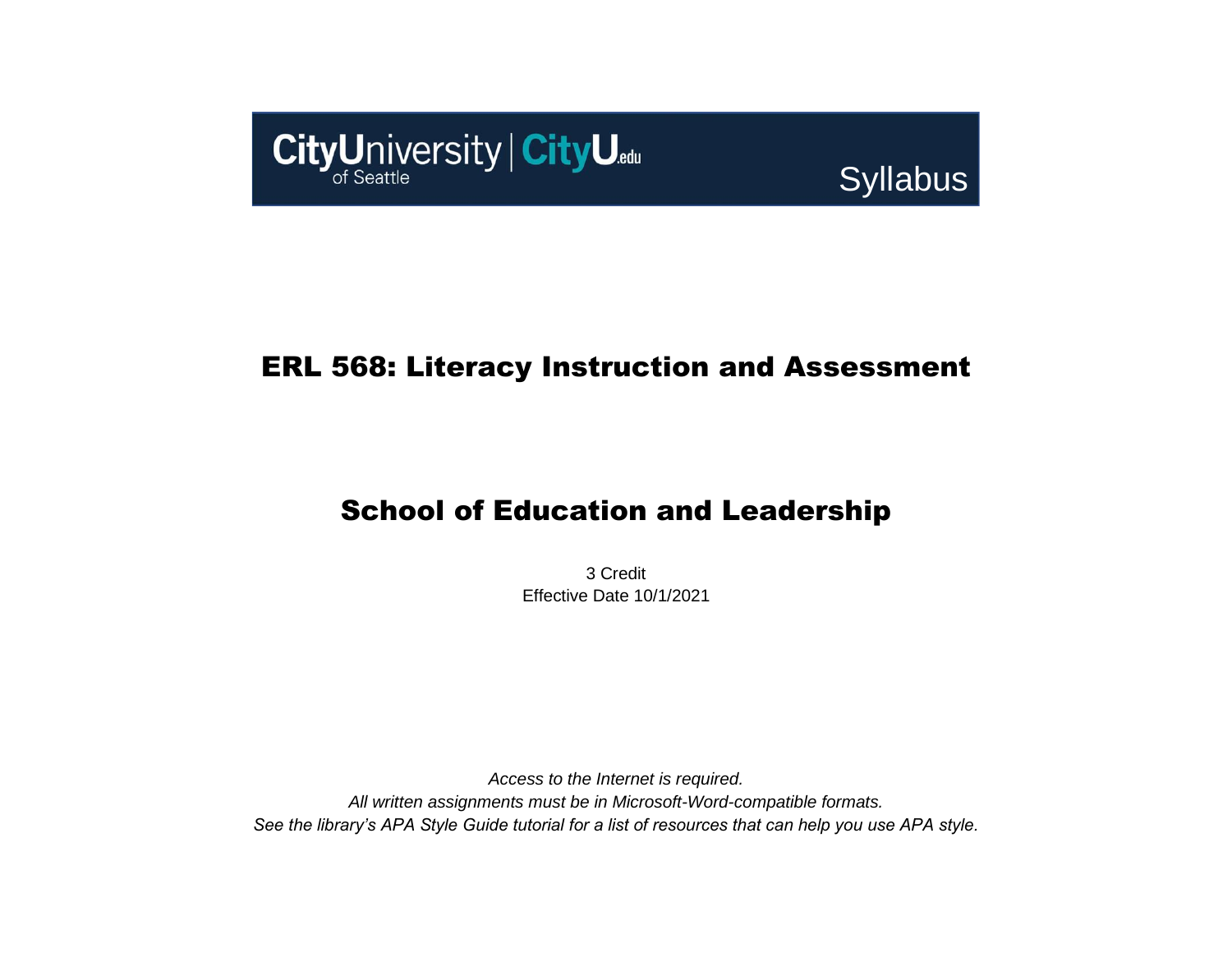# Faculty Information

Professional experience information for instructors is found under *Faculty Information* in the online course menu.

# Contact Information

Contact information for instructors is found under *Faculty Information* in the online course menu.

### Course Description

This course examines the purpose and application of assessment within the five essential components of reading (phonemic awareness, phonics, fluency, vocabulary, and comprehension) and how they relate to the strands of Scarborough's Reading Rope (2001). Candidates identify and administer research-based literacy assessments for a variety of purposes and use assessment data to inform intervention and instruction and consider the needs of all students within a Response to Intervention (RTI) model. Course includes components of state requirements for certification.

## Course Resources

Required and recommended resources to complete coursework and assignments are found on the course [Reading List.](https://cityu.alma.exlibrisgroup.com/leganto/login?auth=SAML) The reading list can be found in the online course as well as from the library homepage ("Find Your Reading List" button).

**Note**: Required resources that must be purchased by the student are tagged "Purchase from a vendor of your choosing." Required resources with a direct link, "Available through CityU Library", are available electronically at no cost to students.

Students in Canada may purchase course resources from the [Canada Bookstore,](https://www.cityubookstore.ca/index.asp) and students outside the U.S. and Canada should contact their advisor or textbook coordinator for additional information.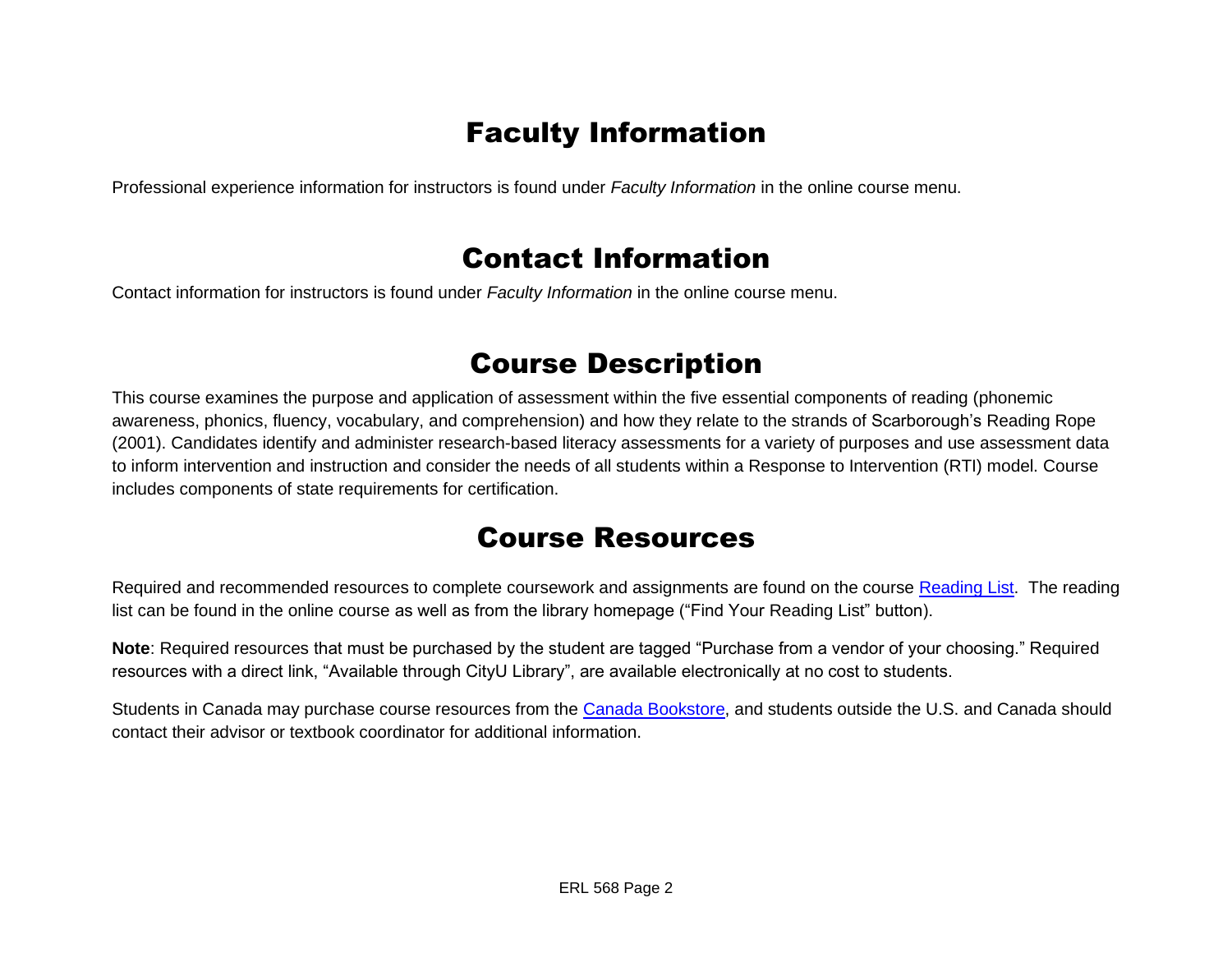## Course Outcomes

As a result of this course, students will know or be able to do the following:

- Demonstrate understanding of the different types of reading assessments (screening, diagnostic, progress monitoring, summative) and the purpose of each
- Understand the Response to Intervention (RTI) model and how it applies to the classroom in order to support the needs of all students
- Demonstrate understanding of how assessment informs whole class instruction as well as differentiation for specific subgroups and individual students (multilingual learners, students with dyslexia, students below or far below grade level in reading)
- Identify, administer, and analyze research-based assessments based on the five essential components of reading (phonological awareness, phonics, fluency, vocabulary, and comprehension) as appropriate for a specific subgroup or individual student
- Apply knowledge of the Simple View of Reading (SVR) and Scarborough's Reading Rope (2001) when designing and implementing appropriate interventions in response to assessment data
- Develop an intervention lesson plan that addresses the needs of a specific subgroup or individual student based on assessment data

# Shared Agreements

Our primary commitment is to **build relationships** both with each other and within ourselves. We share a *collective goal* of becoming critically conscious educators who are prepared to serve all students in our classrooms. A positive learning experience relies on creating an atmosphere where space is held for *multiple truths* to coexist, and where we begin to *notice and name power dynamics* in our own group and also in the education system, its processes, and its policies. We acknowledge that differences among our identities, social backgrounds and experiences will influence our perspectives and those of others*.* We agree to *share our truths bravely*, to *acknowledge the humanity* of each other and ourselves, and to *look for learning* in ourselves and others.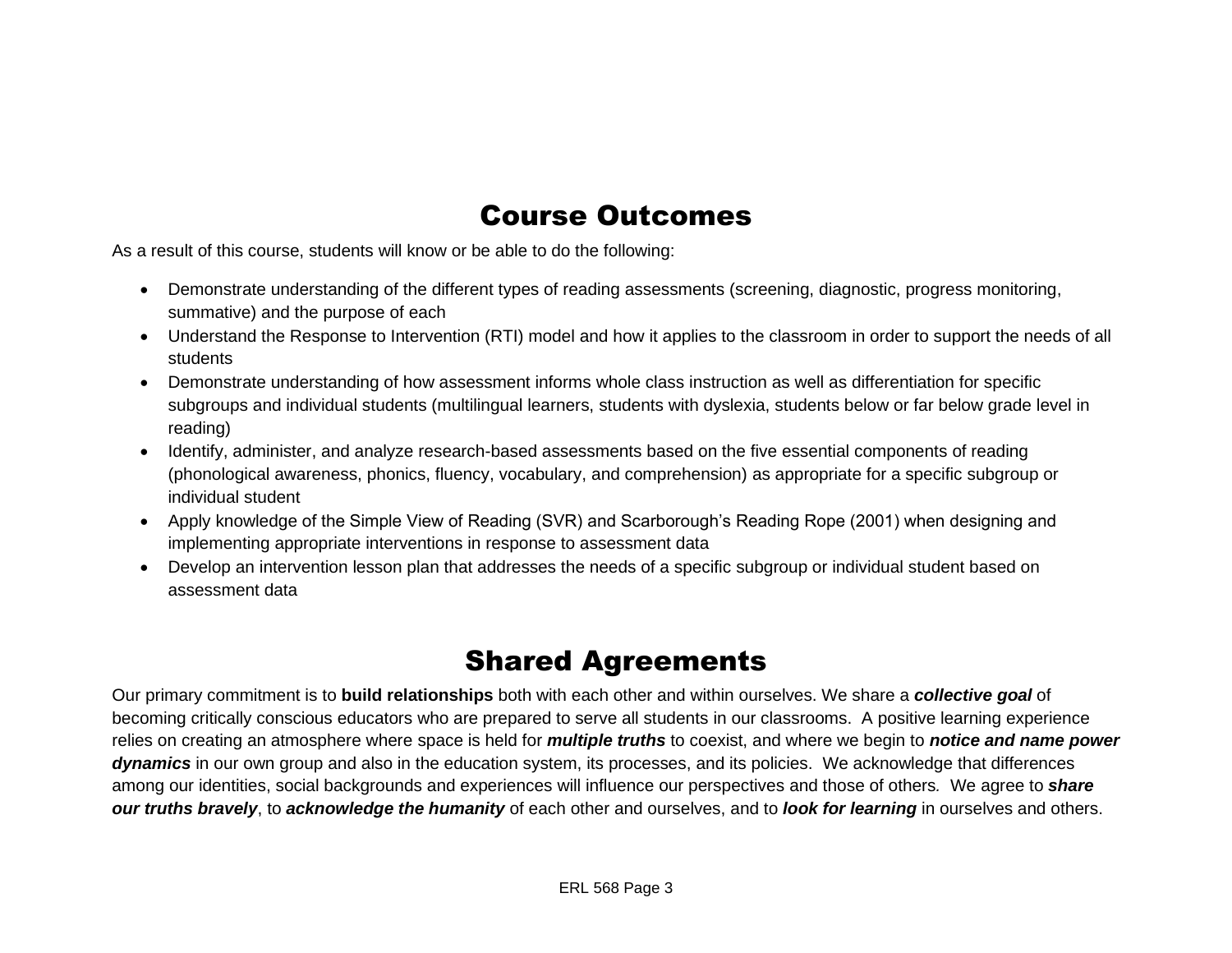*\*\*We agree to keep confidential all issues of a personal or professional nature that are discussed in class.\*\**

*\*\*adapted from Color Brave Spaces by Equity Matters (2021)[. www.equitymattersnw.com](http://www.equitymattersnw.com/)*

# Additional Information

This is a new heading for our syllabus template. Programs are using this to list additional information required by accreditors, or core concepts/knowledge/skills.

# Grading Scale

The grades earned for the course will be calculated using City University of Seattle's decimal grading system, found in the current University Catalog [\(https://www.cityu.edu/catalog/\)](https://www.cityu.edu/catalog/).

Grading rubrics with details on how each assignment will be graded are located under *Assignments* and/or in *My Grades* in the online course menu. Students should review the rubric for each assignment prior to completing their work in order to understand how it will be assessed.

| <b>Overview of Required Assignments % of Final Grade</b>        |      |
|-----------------------------------------------------------------|------|
| Reading Assessment and Intervention<br>Assignment               | 50%  |
| Intervention Lesson Plan and<br>Rationale                       | 30%  |
| Participation, Engagement, and<br><b>Essential Dispositions</b> | 20%  |
| <b>TOTAL</b>                                                    | 100% |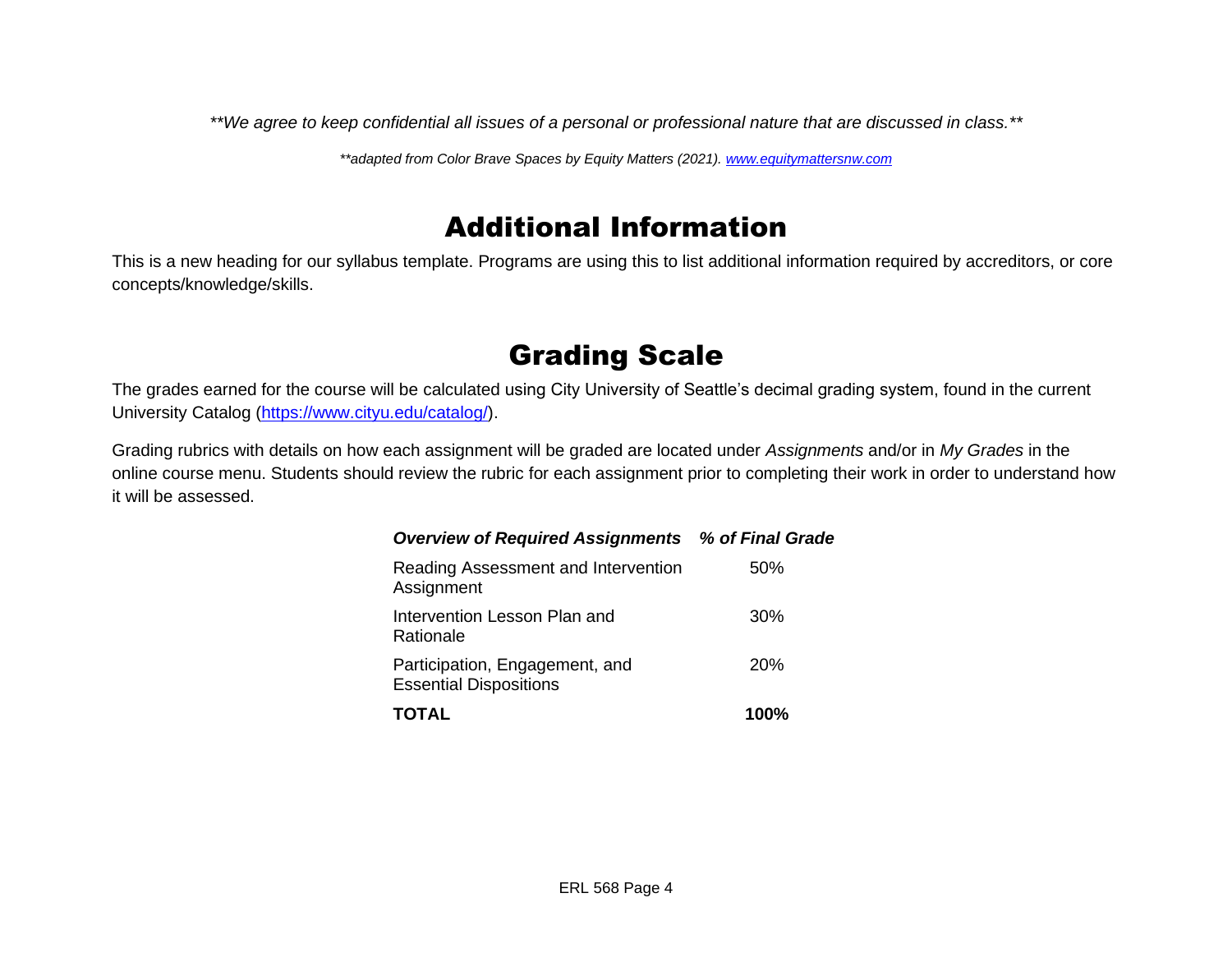# Course Assignments and Grading

### Reading Assessment and Intervention Assignment (50% of Final Grade)

In this assignment, candidates select two students. For each student, candidate identifies and administers one research-based assessment (screening or diagnostic) from within the five essential components of reading (phonemic awareness, phonics, fluency, vocabulary, and comprehension). Candidates then analyze the assessment data, develop a brief student profile (strengths, areas for growth), and discuss how the data applies to Scarborough's Reading Rope model and the strands that lead to overall reading comprehension. Finally, candidates develop an intervention plan outline (5 days) to address the specific needs of each student based on the assessment data.

|            | $%$ of<br>Grad<br>е | <b>Below Standard</b>                                                                                                                                                                 | Approaching<br>Standard                                                                                                                                         | At Standard                                                                                                                                                                                                                                                           | <b>Exceeds Standard</b>                                                                              |
|------------|---------------------|---------------------------------------------------------------------------------------------------------------------------------------------------------------------------------------|-----------------------------------------------------------------------------------------------------------------------------------------------------------------|-----------------------------------------------------------------------------------------------------------------------------------------------------------------------------------------------------------------------------------------------------------------------|------------------------------------------------------------------------------------------------------|
| Assessment | 30                  | Brief description of<br>fewer than two<br>research-based<br>assessments; two<br>or more<br>components of "at<br>standard"<br>performance either<br>missing or in need<br>of revision. | Brief description of<br>two research-based<br>assessments; one<br>component of "at-<br>standard"<br>performance is<br>either missing or in<br>need of revision. | Detailed description<br>of two research-<br>based<br>assessments,<br>including: the type<br>of assessment, the<br>purpose of the<br>assessment, and<br>the evidence base<br>supporting the use<br>of the assessment.<br><b>Provides</b><br>assessment<br>artifact(s). | At standard, plus includes a<br>detailed description of more than<br>two research-based assessments. |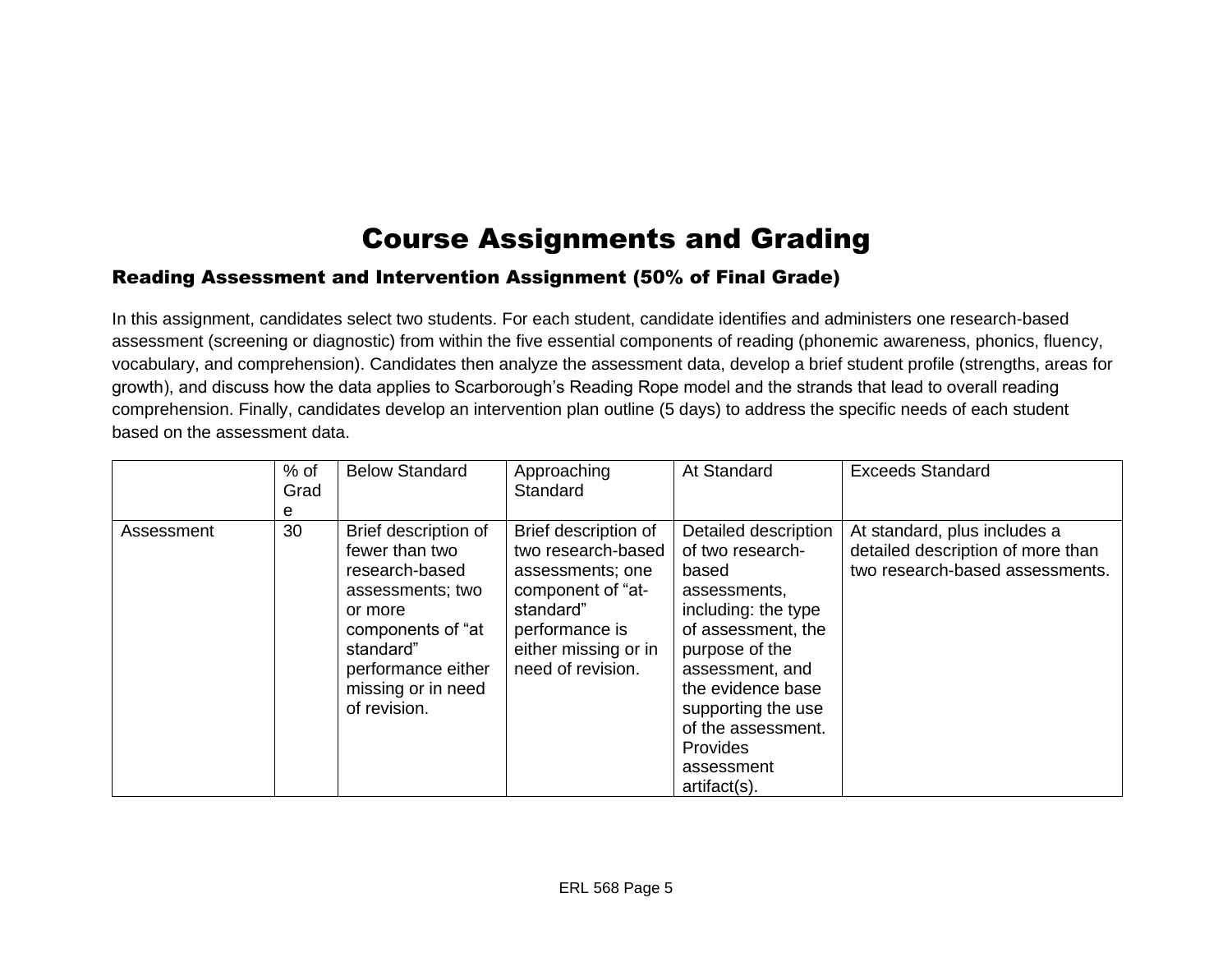| Analysis                                      | 30 | Inadequate<br>analysis of the<br>student's<br>performance; two<br>or more<br>components of "at<br>standard"<br>performance either<br>missing or in need<br>of revision.<br>Discussion of<br>Scarborough's<br>reading rope either<br>missing or<br>inadequate. | Brief analysis of the<br>student's<br>performance; one<br>component of "at-<br>standard"<br>performance is<br>either missing or in<br>need of revision.<br>Brief discussion of<br>Scarborough's<br>reading rope. | Detailed analysis of<br>the student's<br>performance and<br>identifies strengths,<br>and areas of<br>growth as<br>demonstrated by<br>assessment data;<br>detailed discussion<br>of how the<br>assessment data<br>applies to<br>Scarborough's<br>reading rope. | At standard, plus includes a<br>description of how assessment<br>data will be shared with both<br>student and family.                   |
|-----------------------------------------------|----|---------------------------------------------------------------------------------------------------------------------------------------------------------------------------------------------------------------------------------------------------------------|------------------------------------------------------------------------------------------------------------------------------------------------------------------------------------------------------------------|---------------------------------------------------------------------------------------------------------------------------------------------------------------------------------------------------------------------------------------------------------------|-----------------------------------------------------------------------------------------------------------------------------------------|
| <b>Intervention Plan</b>                      | 30 | Unorganized<br>student learning<br>plan, few<br>components well<br>developed; unclear<br>rationale                                                                                                                                                            | Somewhat<br>organized student<br>learning plan, some<br>components well<br>developed; slightly<br>confused rationale                                                                                             | Organized student<br>intervention plan,<br>all components well<br>developed; clear<br>rationale                                                                                                                                                               | At standard plus develops a<br>student-friendly learning plan with<br>goal setting and/or self-monitoring<br>opportunities for students |
| Research,<br>organization, and<br>conventions | 10 | Many writing errors<br>interfere with<br>meaning, clarity,<br>and/or<br>professionalism<br>and/or represent<br>inappropriate<br>modeling for<br>students; two or<br>less resources<br>used and cited.                                                         | Some writing errors<br>interfere with clarity<br>and/or<br>professionalism<br>and/or represent in-<br>appropriate<br>modeling for<br>students;<br>three resources<br>used and cited                              | Writing exemplifies<br>error-free<br>correctness, clarity,<br>conciseness, and<br>accuracy and is<br>appropriate<br>modeling for<br>students; four<br>scholarly resources<br>used and cited                                                                   | At standard, plus serves as an<br>outstanding model for students;<br>six or more scholarly resources<br>used and cited                  |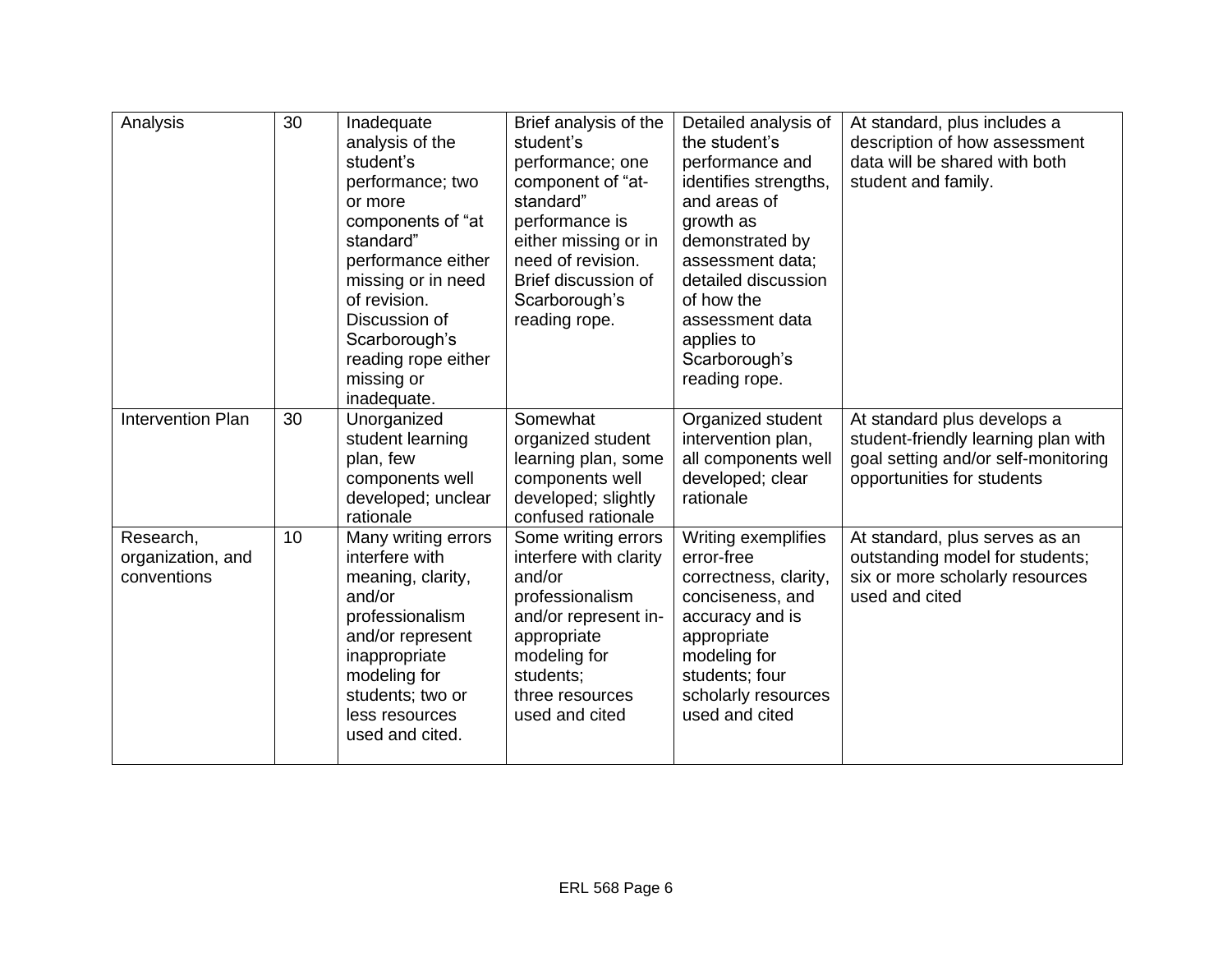### Intervention Lesson Plan and Rationale (30% of Final Grade)

In this assignment, candidates develop a literacy lesson plan based on student assessment data in order to address one area of growth for a specific student or sub-group of students. Lesson plan includes a rationale that supports instructional decisions using research-based evidence and a reflective analysis.

|                                | $%$ of<br>Grad<br>е | <b>Below Standard</b>                                                                                         | Approaching<br>Standard                                                                         | At Standard                                                                                                                                                                                                                                                                 | <b>Exceeds Standard</b>                                                                            |
|--------------------------------|---------------------|---------------------------------------------------------------------------------------------------------------|-------------------------------------------------------------------------------------------------|-----------------------------------------------------------------------------------------------------------------------------------------------------------------------------------------------------------------------------------------------------------------------------|----------------------------------------------------------------------------------------------------|
| <b>Learning Target</b><br>(LT) | 20                  | Reading or writing<br>learning target<br>missing and/or<br>CCSS is not<br>aligned to learning<br>targets      | One component of<br>"at-standard"<br>performance is<br>either missing or in<br>need of revision | Lesson is based on<br>an appropriate<br>grade-level literacy<br>CCSS; LT(s) clearly<br>aligned with the<br>standard; LT(s)<br>centered around a<br>single measurable<br>outcome; LT(s)<br>written in student-<br>friendly language                                          | At standard, plus: Learning<br>target(s) include(s) the language<br>function as an actionable verb |
| Assessment                     | 20                  | Two or more<br>components of "at-<br>standard"<br>performance are<br>either missing or in<br>need of revision | One component of<br>"at-standard"<br>performance is<br>either missing or in<br>need of revision | Different forms of<br>assessment<br>(informal and<br>formal) utilized<br>consistently<br>throughout the<br>lesson(s); clearly<br>measures $LT(s)$<br>and central focus<br>as stated;<br>assessment(s)<br>would provide<br>adequate data to<br>inform further<br>instruction | At standard, plus: Planned<br>assessments are differentiated for<br>students with diverse needs    |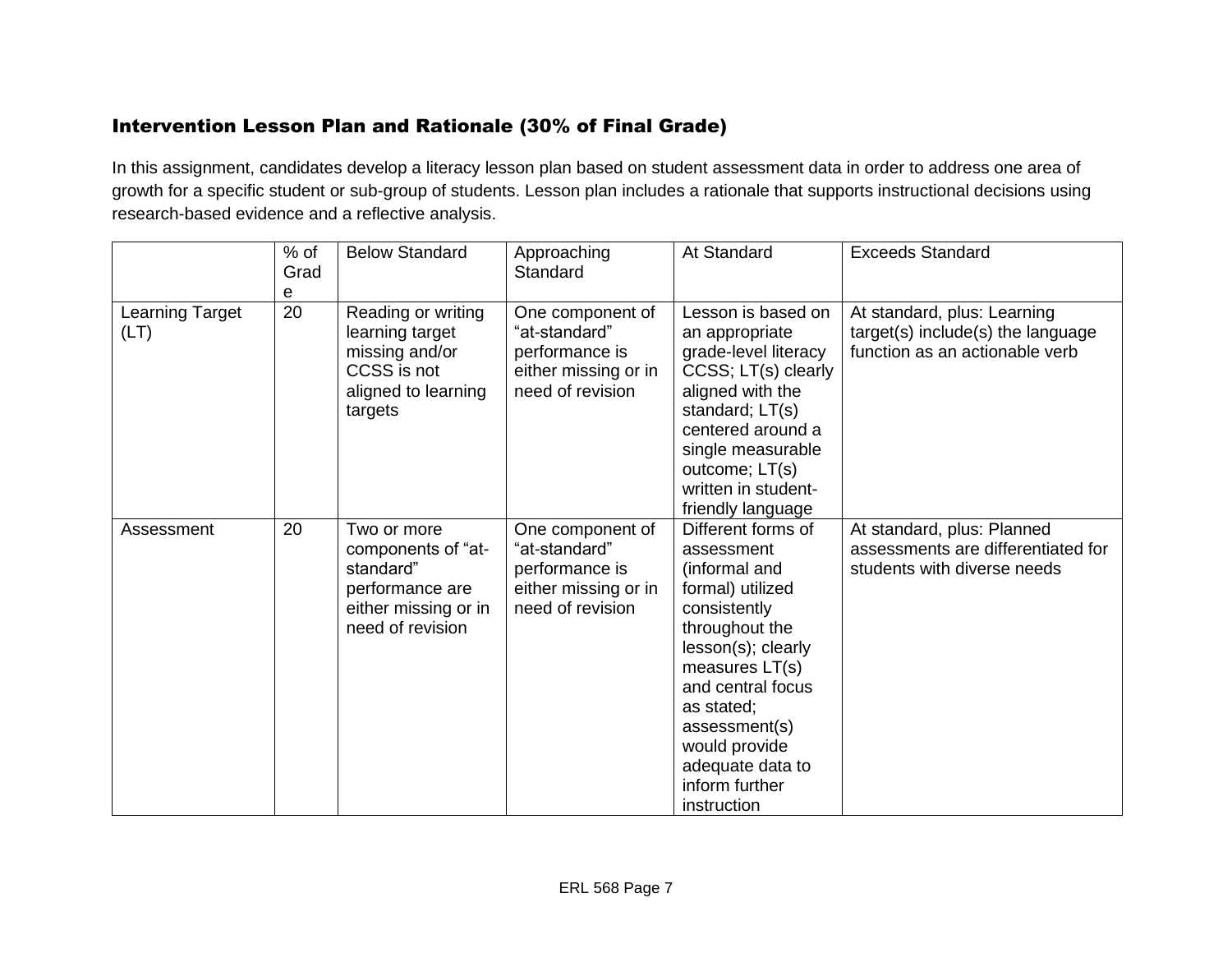| Logical<br><b>Instructional Plan</b> | 30 | Three or more<br>components of "at-<br>standard"<br>performance are<br>either missing or in<br>need of revision.                                            | 1-2 components of<br>"at-standard"<br>performance is<br>either missing or in<br>need of revision                                                                                  | Each task is<br>designed to build<br>upon previous<br>tasks in order to<br>deepen student<br>conceptual<br>understanding;<br>(Bloom's<br>taxonomy); All<br>tasks clearly<br>aligned with the<br>$LT(s)$ and central<br>focus; clear<br>connections to prior<br>learning;<br>developmentally<br>appropriate and | At standard, plus: Plans clearly<br>anticipate and address common<br>student misconceptions                                                                    |
|--------------------------------------|----|-------------------------------------------------------------------------------------------------------------------------------------------------------------|-----------------------------------------------------------------------------------------------------------------------------------------------------------------------------------|----------------------------------------------------------------------------------------------------------------------------------------------------------------------------------------------------------------------------------------------------------------------------------------------------------------|----------------------------------------------------------------------------------------------------------------------------------------------------------------|
|                                      |    |                                                                                                                                                             |                                                                                                                                                                                   | content-specific                                                                                                                                                                                                                                                                                               |                                                                                                                                                                |
|                                      |    |                                                                                                                                                             |                                                                                                                                                                                   | activities                                                                                                                                                                                                                                                                                                     |                                                                                                                                                                |
| Rationale                            | 20 | Instructional<br>decisions are not<br>supported by<br>evidence-based<br>practice, research,<br>developmental<br>theory, and/or<br>required<br>component(s). | Instructional<br>decisions are<br>supported by weak<br>or weakly-related<br>evidence-based<br>practice, research,<br>developmental<br>theory, and/or<br>required<br>component(s). | Instructional<br>decisions are<br>supported by<br>evidence-based<br>practice, research,<br>developmental<br>theory, and/or<br>required<br>component(s) (e.g.<br>the science of<br>reading,<br>Scarborough's<br>reading rope)                                                                                   | At standard, plus: Instructional<br>decisions are justified by<br>evidence-based practices,<br>research, developmental theories,<br>and/or required components |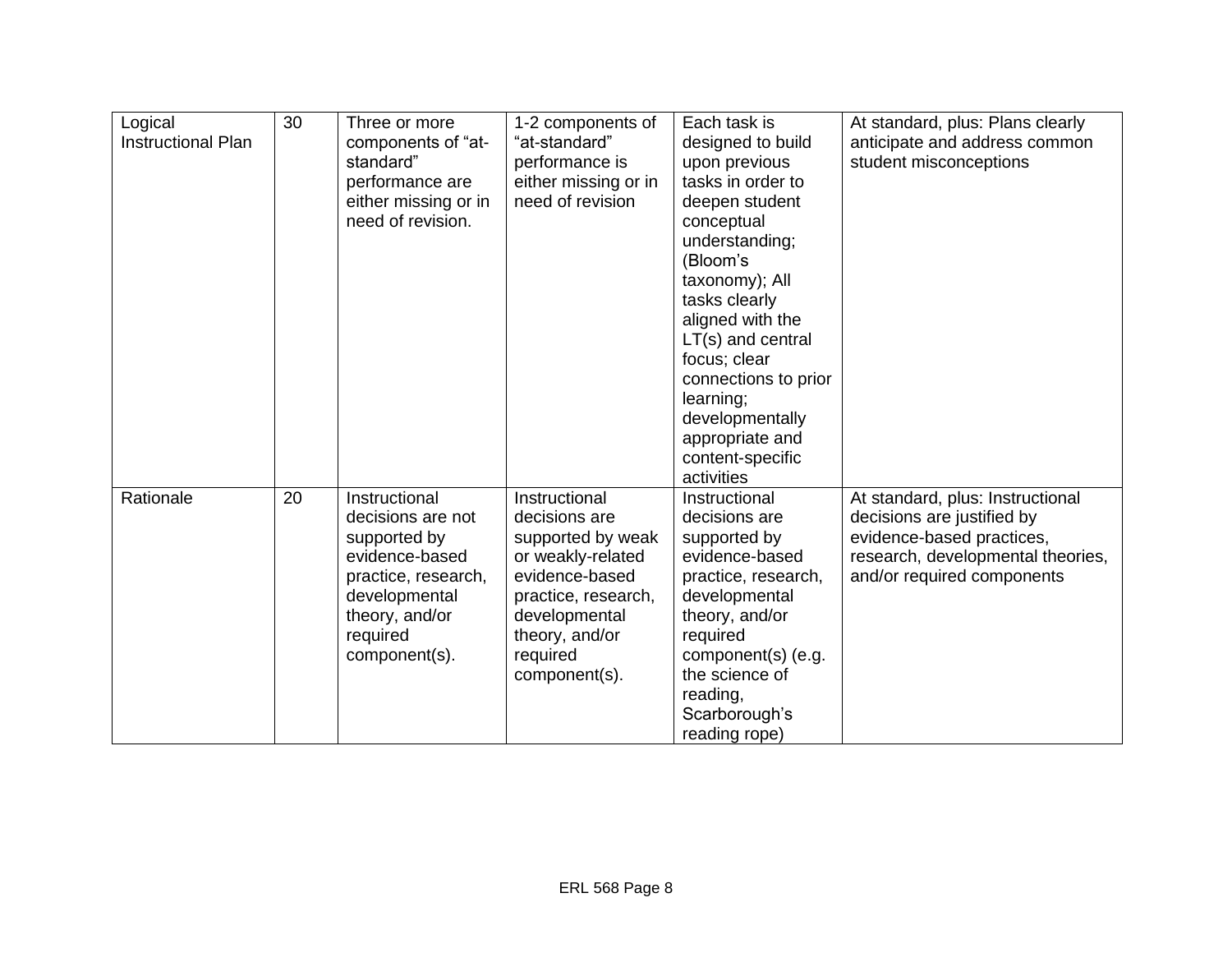| Reflection                                    | 10 | <b>Reflection missing</b><br>and/or inadequate.<br>Three or more<br>components of "at-<br>standard"<br>performance are<br>either missing or in<br>need of revision.                                   | Assessment results<br>not used to inform<br>instruction; strategy<br>selection<br>appropriate, but not<br>based upon<br>assessment<br>results; analysis of<br>teacher<br>effectiveness<br>incomplete;<br>changes for future<br>instruction missing;<br>role of this<br>experience for<br>professional growth<br>described | Accurate analysis<br>of assessment<br>results to inform<br>instruction;<br>appropriate<br>strategy selection<br>based upon<br>assessment<br>results; changes for<br>future instruction<br>identified; role of<br>this experience for<br>professional growth<br>described | At standard, plus: professional<br>growth plan modification for<br>literacy goals; resources identified<br>to assist candidate reach personal<br>literacy goals |
|-----------------------------------------------|----|-------------------------------------------------------------------------------------------------------------------------------------------------------------------------------------------------------|---------------------------------------------------------------------------------------------------------------------------------------------------------------------------------------------------------------------------------------------------------------------------------------------------------------------------|--------------------------------------------------------------------------------------------------------------------------------------------------------------------------------------------------------------------------------------------------------------------------|-----------------------------------------------------------------------------------------------------------------------------------------------------------------|
| Research,<br>organization, and<br>conventions | 10 | Many writing errors<br>interfere with<br>meaning, clarity,<br>and/or<br>professionalism<br>and/or represent<br>inappropriate<br>modeling for<br>students; two or<br>less resources<br>used and cited. | Some writing errors<br>interfere with clarity<br>and/or<br>professionalism<br>and/or represent in-<br>appropriate<br>modeling for<br>students;<br>three resources<br>used and cited                                                                                                                                       | Writing exemplifies<br>error-free<br>correctness, clarity,<br>conciseness, and<br>accuracy and is<br>appropriate<br>modeling for<br>students; four<br>scholarly resources<br>used and cited                                                                              | At standard, plus serves as an<br>outstanding model for students;<br>six or more scholarly resources<br>used and cited                                          |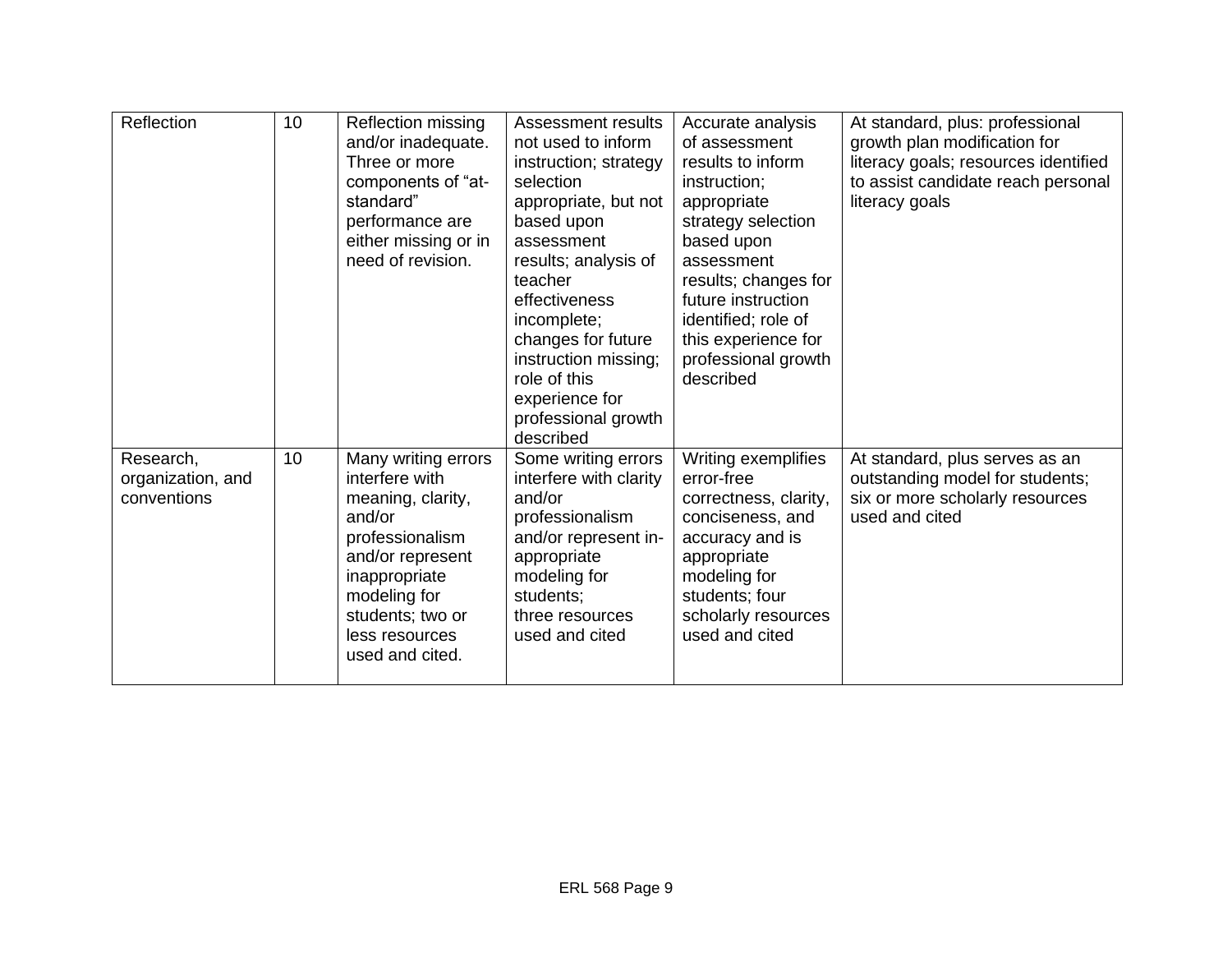### Participation, Engagement, and Essential Dispositions (20% of Final Grade)

Candidates should participate and engage in all classwork, including required assignments, class discussions, activities, and instructor-determined assignments. Candidates should work to meet essential dispositions criteria not only in the field, but also in their coursework, whether online or in person.

|                                  | $%$ of<br>Grade | <b>Below Standard</b>                                                                                                     | Approaching<br>Standard                                                                                                                                                                    | At Standard                                                                                                                                                                                              | <b>Exceeds Standard</b>                                                                                                                                                                        |
|----------------------------------|-----------------|---------------------------------------------------------------------------------------------------------------------------|--------------------------------------------------------------------------------------------------------------------------------------------------------------------------------------------|----------------------------------------------------------------------------------------------------------------------------------------------------------------------------------------------------------|------------------------------------------------------------------------------------------------------------------------------------------------------------------------------------------------|
| Engagement                       | 50              | Does not<br>adequately engage<br>in tasks and<br>discussions.<br>Frequently chooses<br>not to collaborate<br>with others. | Engages in tasks<br>and discussions<br>with superficial<br>thought or<br>preparation.<br>Collaborates with<br>others in a way that<br>advances<br>understanding for<br>just the candidate. | Engages in tasks<br>and discussions<br>with substantive<br>thought or<br>preparation.<br>Collaborates with<br>others in a way that<br>advances<br>understanding for<br>both the candidate<br>and others. | Engages in tasks and discussions<br>with substantive thought or<br>preparation and expands on the<br>topic. Collaborates with a variety<br>of others in a way that contributes<br>effectively. |
| Essential<br><b>Dispositions</b> | 50              | Occasionally or<br>consistently<br>struggles to meet<br>criteria for several<br>essential<br>dispositions.                | Occasionally<br>struggles to meet<br>criteria for two<br>essential<br>dispositions, or<br>consistently<br>struggles to meet<br>criteria in one<br>essential<br>disposition.                | Meets criteria for<br>essential<br>dispositions (critical<br>thinking,<br>communication,<br>stamina-physical<br>and emotional, time<br>management, and<br>professionalism).                              | At Standard, plus, exhibits<br>especially strong skills in at least<br>one essential disposition.                                                                                              |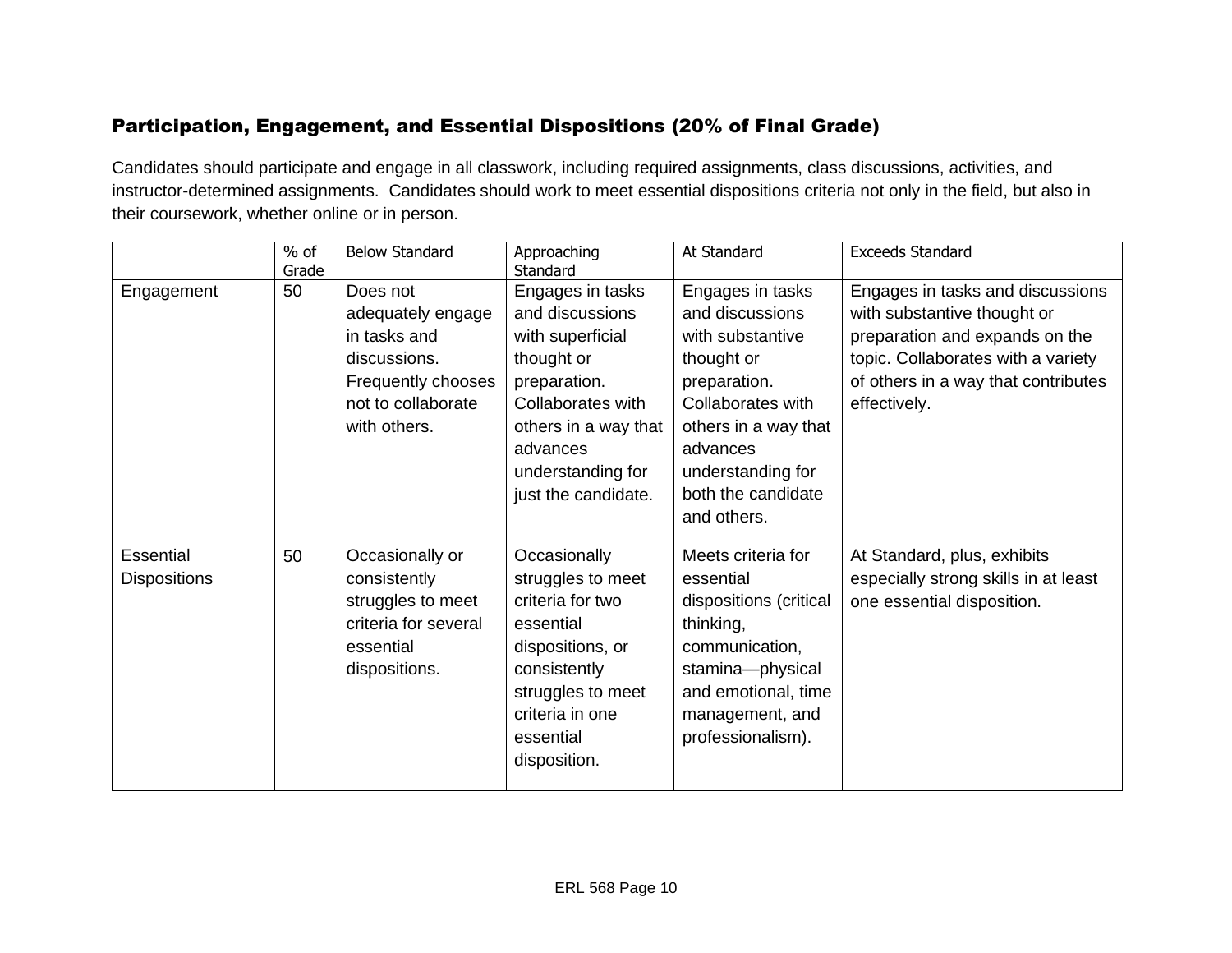# Course Policies

Participation will be graded based on engagement in class discussions and activities (both online and mixed modes). Online-only courses will be determined via active engagement in weekly discussion boards or other interactive opportunities provided by the instructor. Mixed mode courses will be determined based on presence in class and engagement with content and peers both within and outside of face-to-face class sessions.

## University Policies

You are responsible for understanding and adhering to all of City University of Seattle's academic policies. The most current versions of these policies can be found in the University Catalog that is linked from the CityU Web site.

#### Antidiscrimination

City University of Seattle and its staff and faculty are committed to supporting our students. We value equity, diversity, and inclusion as a way of life as well as the educational opportunities it provides. City U will not tolerate any form of discrimination based on race, color, ethnicity, sexual orientation, gender identification, socioeconomic status, or religious values. If you have experienced any discrimination based on any of the above, we encourage you to report this to the University. Please report this to your instructor. If you do not feel safe reporting this to your instructor, please report to the Provost or to the Vice President of Student Affairs.

#### Non-Discrimination & Prohibition of Sexual Misconduct

City University of Seattle adheres to all federal, state, and local civil rights laws prohibiting discrimination in employment and education. The University is committed to ensuring that the education environment is bounded by standards of mutual respect and safety and is free from discriminatory practices.

In the U.S., the University is required by Title IX of the Education Amendments of 1972 to ensure that all of its education programs and activities do not discriminate on the basis of sex/gender. Sex includes sex, sex stereotypes, gender identity, gender expression, sexual orientation, and pregnancy or parenting status. Sexual harassment, sexual assault, dating and domestic violence, and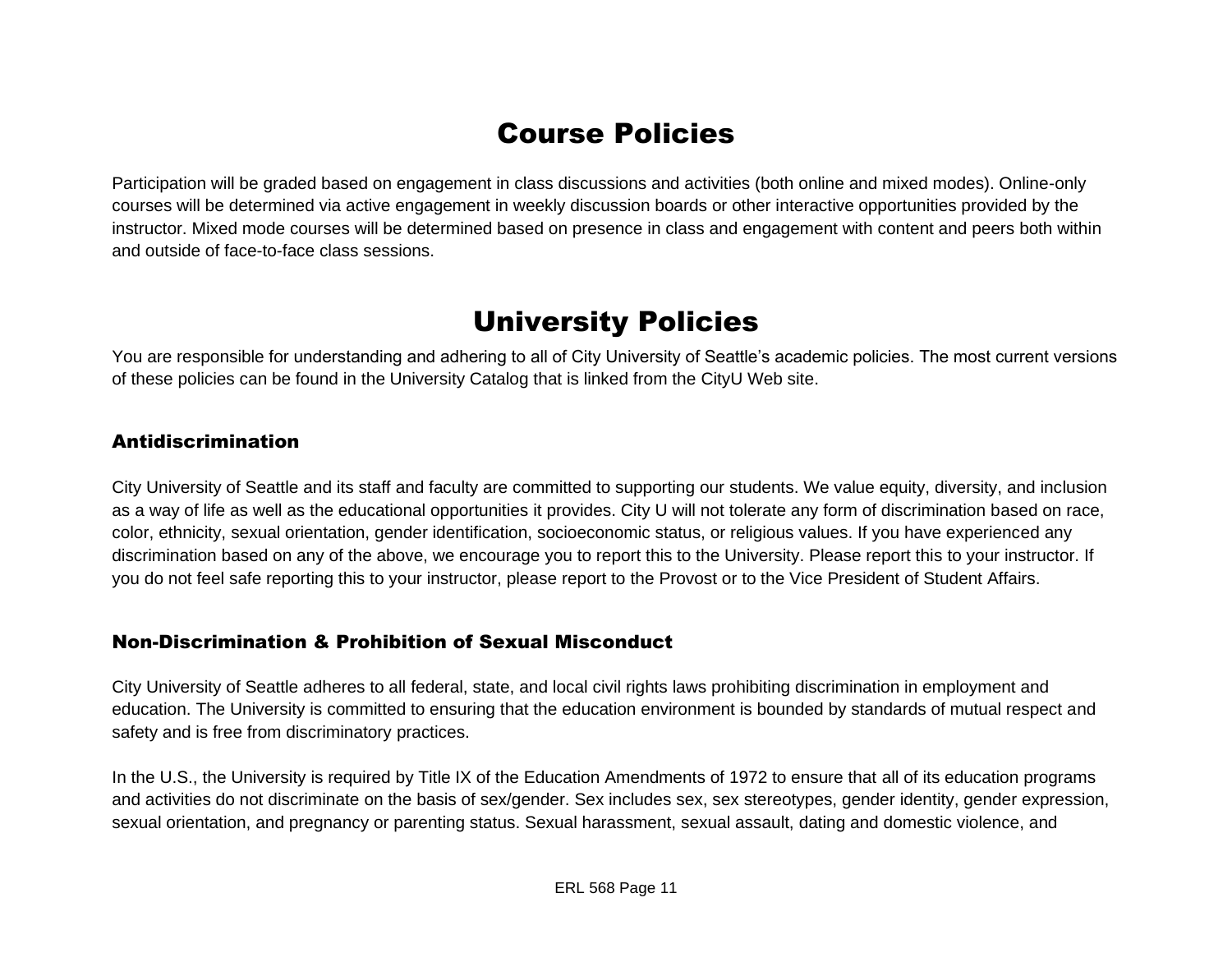stalking are forms of sex discrimination, which are prohibited under Title IX and by City University of Seattle policy. City University of Seattle also prohibits retaliation against any person opposing discrimination or participating in any discrimination investigation or complaint process internal or external to the institution. Questions regarding Title IX, including its application and/or concerns about noncompliance, should be directed to the Title IX Coordinator. For a complete copy of the policy or for more information, visit [https://my.cityu.edu/titleix](https://nam11.safelinks.protection.outlook.com/?url=https%3A%2F%2Fmy.cityu.edu%2Ftitleix&data=04%7C01%7Claker%40cityu.edu%7Cbc558c70c10340dbaa2408d9172365a0%7Cb3fa96d9f5154662add763d854e39e63%7C1%7C0%7C637566263054321964%7CUnknown%7CTWFpbGZsb3d8eyJWIjoiMC4wLjAwMDAiLCJQIjoiV2luMzIiLCJBTiI6Ik1haWwiLCJXVCI6Mn0%3D%7C1000&sdata=GX0hgfxN2OMKFTKjD04gqvwwyU44mfnCmEdCtsEzab0%3D&reserved=0) or contact the Title IX Coordinator.

In Canada, in compliance with the British Columbia Human Rights Code, the Alberta Human Rights Act, WorksafeBC, and the Workers' Compensation Board of Alberta, the University believes that its environment should at all times be supportive and respectful of the dignity and self-esteem of individuals. Discrimination, harassment and bullying conduct, whether through person-toperson behaviour or via electronic communications such as email or social media is not acceptable and will not be tolerated. As an educational institution, it is our responsibility to cultivate an environment of excellence, equity, mutual respect and to recognize the value and potential of every individual. The University will take all necessary steps to meet or exceed the requirements of the law to prevent discrimination, harassment and bullying. The Respectful Workplace Policy for the prevention of discrimination, harassment and bullying policy and procedure can be found at [https://www.cityu.edu/discover-cityu/about-cityu/](https://nam11.safelinks.protection.outlook.com/?url=https%3A%2F%2Fwww.cityu.edu%2Fdiscover-cityu%2Fabout-cityu%2F&data=04%7C01%7Claker%40cityu.edu%7Cbc558c70c10340dbaa2408d9172365a0%7Cb3fa96d9f5154662add763d854e39e63%7C1%7C0%7C637566263054331957%7CUnknown%7CTWFpbGZsb3d8eyJWIjoiMC4wLjAwMDAiLCJQIjoiV2luMzIiLCJBTiI6Ik1haWwiLCJXVCI6Mn0%3D%7C1000&sdata=7Q6QoqwuNLfeOJPewViWSeIwRIBy%2BoqDOiP8xSHYm78%3D&reserved=0) under the Policies section or at [https://www.cityuniversity.ca/about/](https://nam11.safelinks.protection.outlook.com/?url=https%3A%2F%2Fwww.cityuniversity.ca%2Fabout%2F&data=04%7C01%7Claker%40cityu.edu%7Cbc558c70c10340dbaa2408d9172365a0%7Cb3fa96d9f5154662add763d854e39e63%7C1%7C0%7C637566263054331957%7CUnknown%7CTWFpbGZsb3d8eyJWIjoiMC4wLjAwMDAiLCJQIjoiV2luMzIiLCJBTiI6Ik1haWwiLCJXVCI6Mn0%3D%7C1000&sdata=TX6bXEiU0CC6hC1mrTnKpuJywbR06qAj7RMu8QC4RUA%3D&reserved=0) .

#### Religious Accommodations

City University of Seattle has a policy for accommodation of student absences or significant hardship due to reasons of faith or conscience, or for organized religious activities. The University's policy, including more information about how to request an accommodation, is available in the University Catalog and on the my.cityu.edu student portal. Accommodations must be requested by the 20% mark of this course (e.g. day 14 of a ten-week course, day 7 of a 5-week course) using the Religious Accommodations Request Form found on the student dashboard in the my.cityu.edu student portal.

#### Academic Integrity

Academic integrity in students requires the pursuit of scholarly activity that is free from fraud, deception and unauthorized collaboration with other individuals. Students are responsible for understanding CityU's policy on academic integrity and adhering to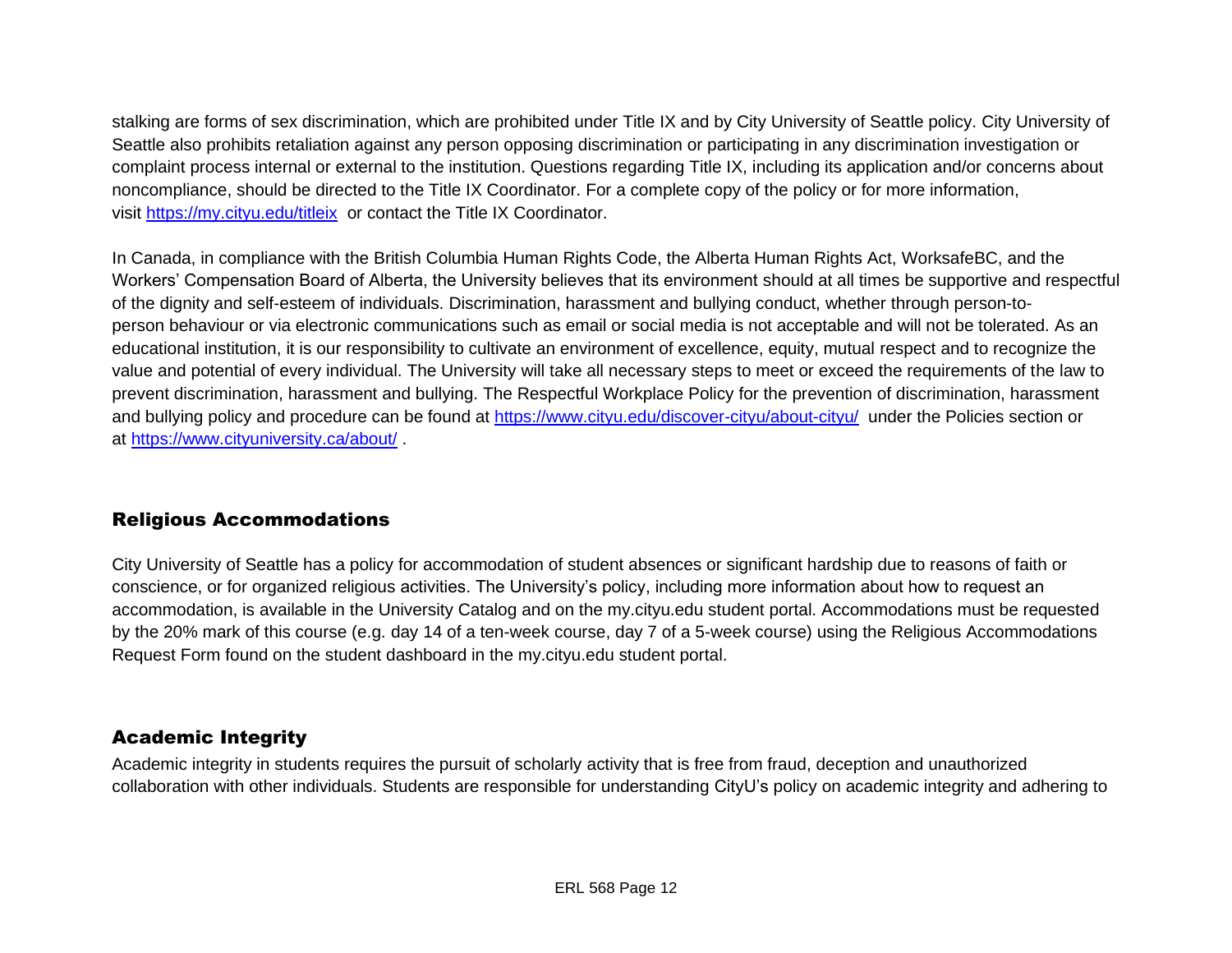its standards in meeting all course requirements. A complete copy of this policy can be found in the [University Catalog](https://nam11.safelinks.protection.outlook.com/?url=http%3A%2F%2Fwww.cityu.edu%2Fcatalog%2F&data=04%7C01%7Claker%40cityu.edu%7Cbc558c70c10340dbaa2408d9172365a0%7Cb3fa96d9f5154662add763d854e39e63%7C1%7C0%7C637566263054341952%7CUnknown%7CTWFpbGZsb3d8eyJWIjoiMC4wLjAwMDAiLCJQIjoiV2luMzIiLCJBTiI6Ik1haWwiLCJXVCI6Mn0%3D%7C1000&sdata=aL6fsSyLtVzJgdrlE9PtZXb%2F3H6wCdrvPcw4zOoEYTI%3D&reserved=0) in the section titled *Academic Integrity Policy* under *Student Rights & Responsibilities*.

#### **Attendance**

Students taking courses in any format at the University are expected to be diligent in their studies and to attend class regularly. Regular class attendance is important in achieving learning outcomes in the course and may be a valid consideration in determining the final grade. For classes where a physical presence is required, a student has attended if they are present at any time during the class session. For online classes, a student has attended if they have posted or submitted an assignment. A complete copy of this policy can be found in the [University Catalog](https://nam11.safelinks.protection.outlook.com/?url=http%3A%2F%2Fwww.cityu.edu%2Fcatalog%2F&data=04%7C01%7Claker%40cityu.edu%7Cbc558c70c10340dbaa2408d9172365a0%7Cb3fa96d9f5154662add763d854e39e63%7C1%7C0%7C637566263054341952%7CUnknown%7CTWFpbGZsb3d8eyJWIjoiMC4wLjAwMDAiLCJQIjoiV2luMzIiLCJBTiI6Ik1haWwiLCJXVCI6Mn0%3D%7C1000&sdata=aL6fsSyLtVzJgdrlE9PtZXb%2F3H6wCdrvPcw4zOoEYTI%3D&reserved=0) in the section titled *Attendance* under *Student Rights & Responsibilities*.

#### Final Assignments Due Date

Final assignments for each class at CityU must be due on or before the final date of the course as indicated in the university's course information system. Due dates that extend beyond the final date of the course may negatively impact tuition funding for students.

## Support

### **Services**

#### Disability Services Accommodations Statement

Students with documented disability who wish to request academic accommodations are encouraged to contact Disability Support Services to discuss accommodation requests and eligibility requirements. Please contact Disability Support Services